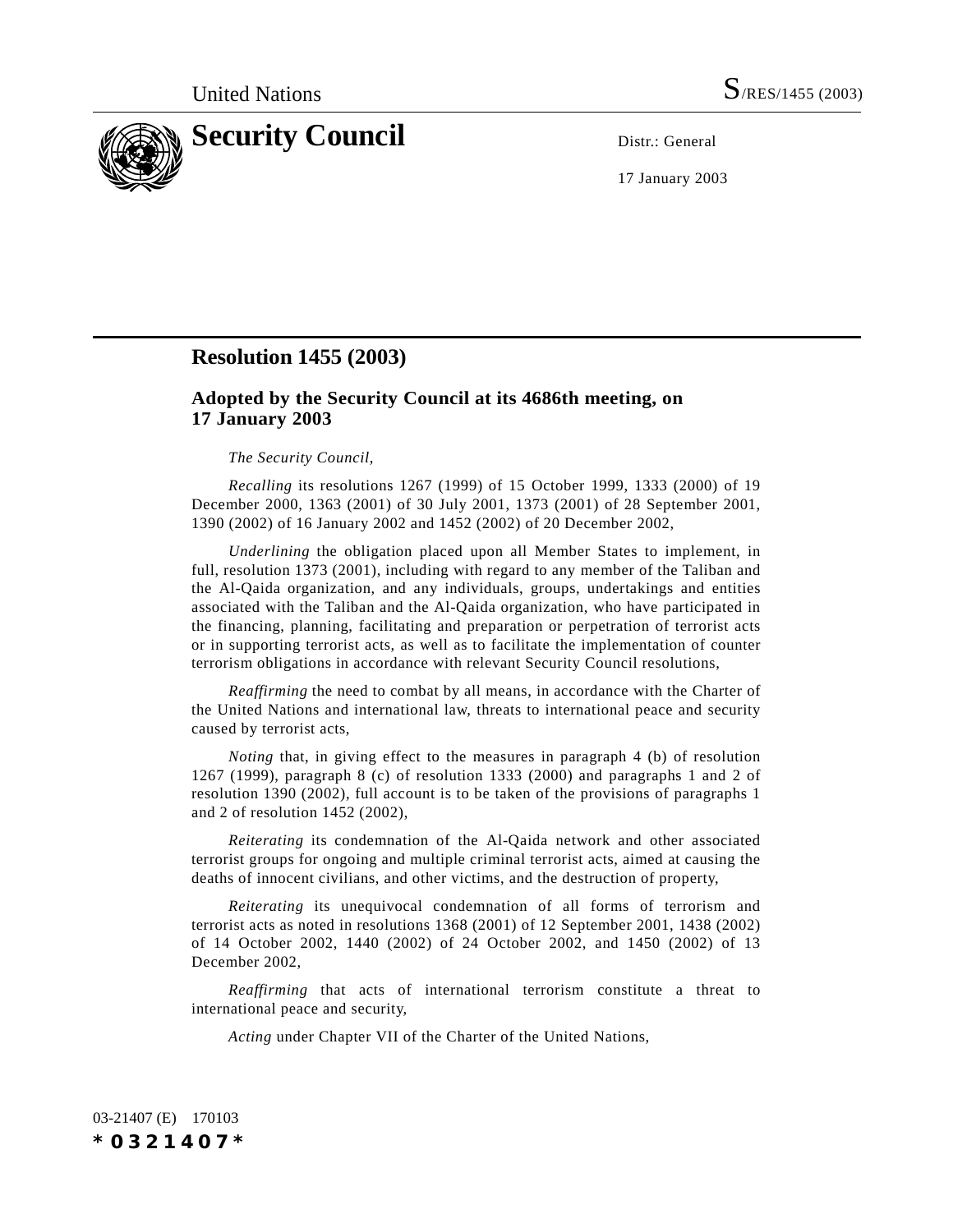1. *Decides* to improve the implementation of the measures imposed by paragraph 4 (b) of resolution 1267 (1999), paragraph 8 (c) of resolution 1333 (2000) and paragraphs 1 and 2 of resolution 1390 (2002);

2. *Decides* that the measures referred to in paragraph 1 above will be further improved in 12 months, or sooner if necessary;

3. *Stresses* the need for improved coordination and increased exchange of information between the Committee established pursuant to resolution 1267 (1999) (hereinafter referred to as "the Committee") and the Committee established pursuant to resolution 1373 (2001);

4. *Requests* the Committee to communicate to Member States the list referred to in paragraph 2 of resolution 1390 (2002) at least every three months, and stresses to all Member States the importance of submitting to the Committee the names and identifying information, to the extent possible, of and about members of the Al-Qaida organization and the Taliban and other individuals, groups, undertakings and entities associated with them so that the Committee can consider adding new names and details to its list, unless to do so would compromise investigations or enforcement actions;

5. *Calls upon* all States to continue to take urgent steps to enforce and strengthen through legislative enactments or administrative measures, where appropriate, the measures imposed under domestic laws or regulations against their nationals and other individuals or entities operating in their territory, to prevent and punish violations of the measures referred to in paragraph 1 of this resolution, and to inform the Committee of the adoption of such measures, and invites States to report the results of all related investigations or enforcement actions to the Committee, unless to do so would compromise the investigation or enforcement actions;

6. *Calls upon* all States to submit an updated report to the Committee no later than 90 days from adoption of this resolution on all steps taken to implement the measures referred to in paragraph 1 above and all related investigations and enforcement actions, including a comprehensive summary of frozen assets of listed individuals and entities within Member State territories, unless to do so would compromise investigations or enforcement actions;

7. *Calls upon* all States, relevant United Nations bodies, and, as appropriate, other organizations and interested parties to cooperate fully with the Committee and with the Monitoring Group referred to in paragraph 8 below, including supplying such information as may be sought by the Committee pursuant to all pertinent resolutions and by providing all relevant information, to the extent possible, to facilitate proper identification of all listed individuals and entities;

8. *Requests* the Secretary-General, upon adoption of this resolution and acting in consultation with the Committee, to reappoint five experts, drawing, as much as possible and as appropriate, on the expertise of the members of the Monitoring Group established pursuant to paragraph 4 (a) of resolution 1363 (2001), to monitor for a further period of 12 months the implementation of the measures referred to in paragraph 1 of this resolution and to follow up on relevant leads relating to any incomplete implementation of the measures referred to in paragraph 1 above;